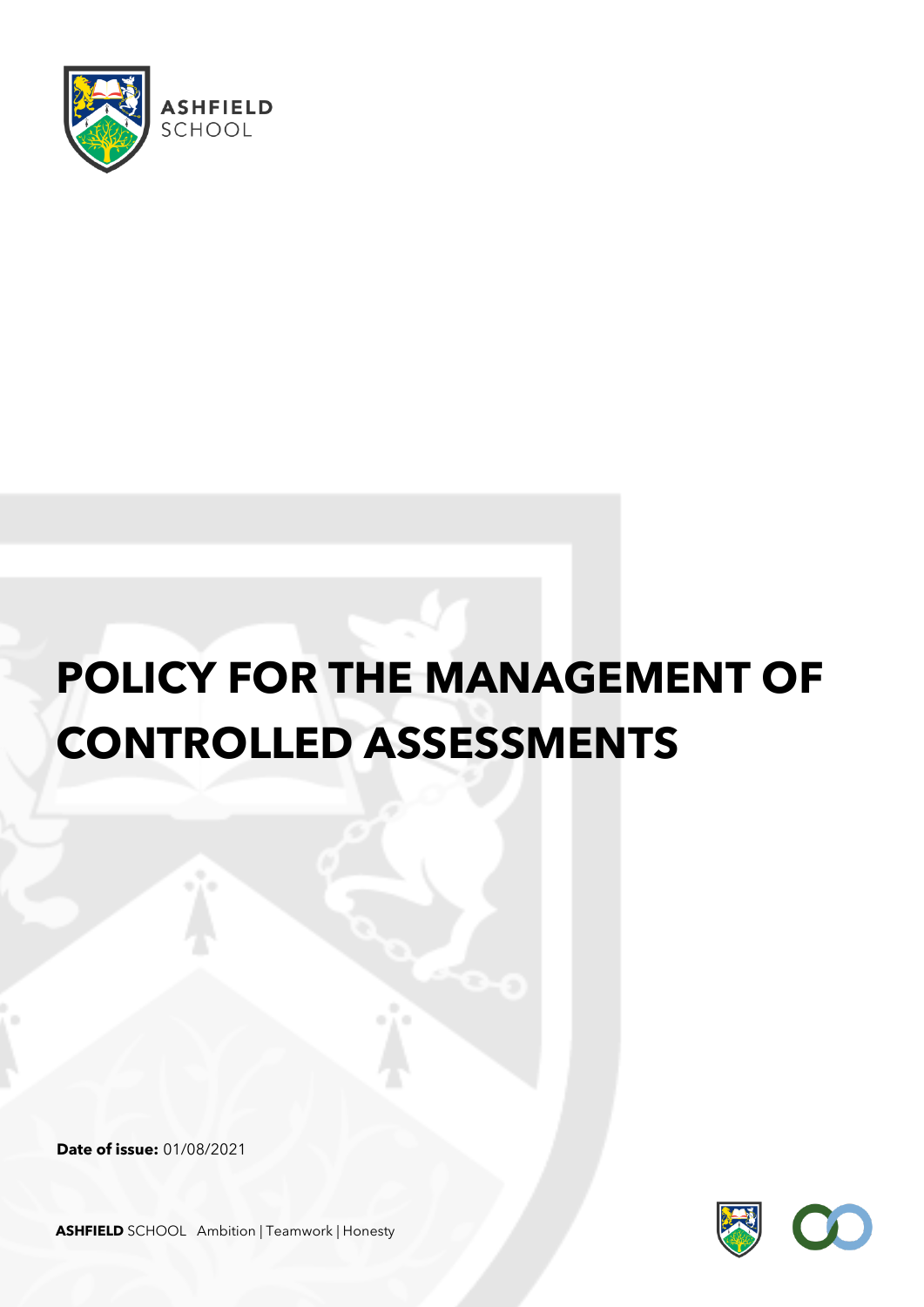This policy is reviewed annually to ensure compliance with current regulations

## **Contents**

Purpose of the policy

Staff responsibilities in planning and managing GCSE and GCE controlled assessment

Risk management process

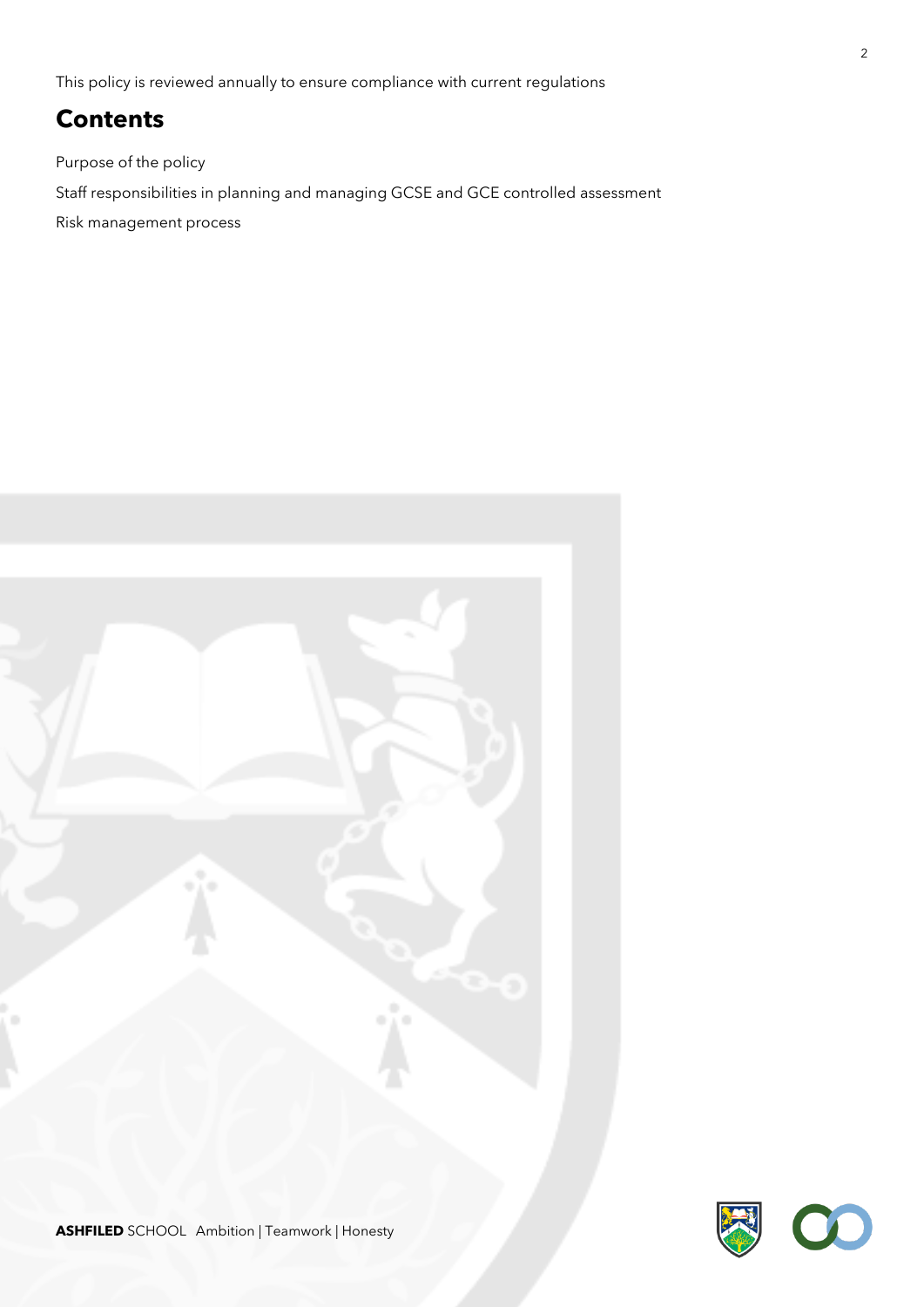## **Purpose of the Policy**

The purpose of this policy is to:

- identify staff responsibilities in planning and managing GCSE and GCE controlled assessments and Non-Examination assessments (NEA);
- examine potential risks and issues relating to the implementation of controlled assessment for GCSE, GCE qualifications and NEAs and how these might be managed and mitigated through forward planning and remedial actions.

## **Staff Responsibilities in Planning and Managing GCSE Controlled Assessment (legacy GCSE qualifications)**

#### **Outlining staff responsibilities – GCSE and GCE controlled assessments and NEAs**

#### **Senior Leadership Team**

- Accountable for the safe and secure conduct of controlled assessments. Ensure assessments comply with JCQ guidelines and awarding bodies' subject-specific instructions.
- At the start of the academic year, begin coordinating with Heads of Department/Subject to schedule controlled assessments. (It is advisable that controlled assessments are spread throughout the academic years of Key Stage 4.)
- Map overall resource management requirements for the academic year. As part of this resolve:
	- clashes/problems over the timing or operation of controlled assessments;
	- issues arising from the need for particular facilities (rooms, IT networks, time out of school etc);
- Ensure that all staff involved have a calendar of events.
- Create, publish and update an internal appeals policy for controlled assessments.

#### **Heads of Department/Faculty**

- Decide on the awarding body and specification for a particular GCSE or GCE.
- Standardise internally the marking of all teachers involved in assessing an internally assessed component.
- Ensure that individual teachers fully understand their responsibilities with regard to controlled assessment.
- Ensure that individual teachers fully understand the requirements of the awarding body's specification, are familiar with the relevant teachers' notes **and** any other subject specific instructions.
- Where appropriate, develop new assessment tasks or adapt sample awarding body assessment tasks to meet local circumstances, in line with the awarding body's specification and control requirements.

#### **Teaching Staff**

- Understand and comply with the general guidelines detailed within the JCQ publication *Instructions for conducting controlled assessments*.
- Understand and comply with the awarding body's specification for conducting controlled assessments, including any subject-specific instructions, teachers' notes or additional information on the awarding body's website.
- Supply to the exams office details of all unit codes for controlled assessments.
- Obtain confidential materials/tasks set by awarding bodies in sufficient time to prepare for the assessment(s) and ensure that such materials are stored securely at all times.
- Supervise assessments (at the specified level of control). Undertake the tasks required under the regulations, only permitting assistance to candidates as the specification allows.

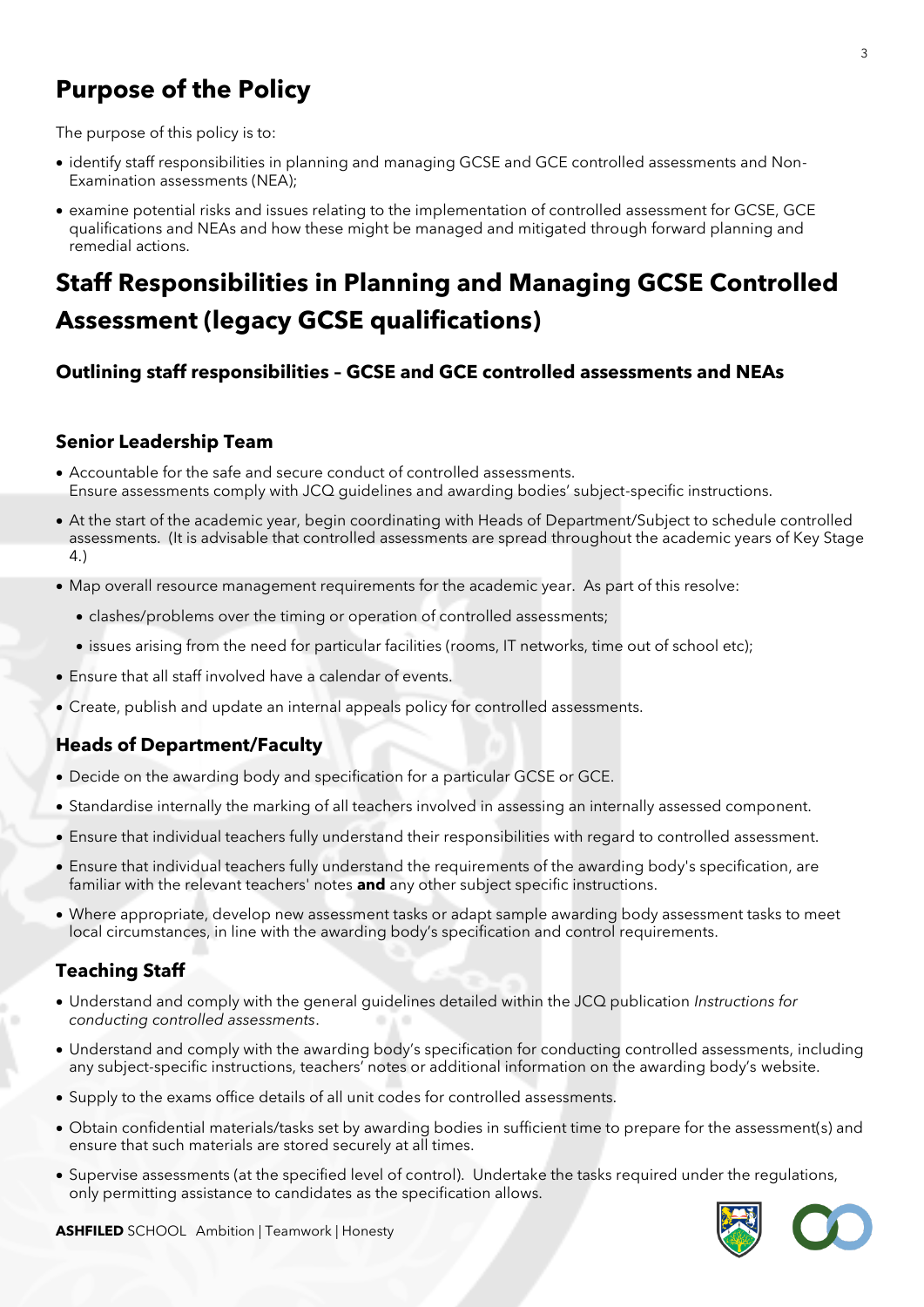- Ensure that candidates and supervising teachers sign authentication forms on completion of an assessment.
- Mark internally assessed components using the mark scheme provided by the awarding body. Submit marks to the awarding body by the published deadline, keeping a record of the marks awarded.
- Retain candidates' work securely between assessment sessions (if more than one).
- Post-completion, retain candidates' work securely until the closing date for enquiries about results. In the event that an enquiry is submitted, retain candidates' work securely until the outcome of the enquiry and any subsequent appeal has been conveyed to the centre.
- Ask the appropriate special educational needs coordinator (SENCo) for any assistance required for the administration and management of access arrangements.

#### **Exams Office Staff**

- Where confidential materials are directly received by the exams office, to be responsible for receipt, safe storage and safe transmission, whether in CD or hard copy format.
- Download and distribute marksheets for teaching staff to use.
- **In exceptional circumstances** where controlled assessments cannot be conducted in the classroom, arrange suitable accommodation where controlled assessments can be carried out at the direction of the senior leadership team.

#### **Special Educational Needs Coordinator/Additional Learning Support**

- Ensure access arrangements have been applied for.
- Work with teaching staff to ensure requirements for support staff are met.

#### **Notification of Marks and Appeals Process**

The centre **must** inform candidates of their centre assessed marks as a candidate is allowed to request a review of the centre's marking **before marks are submitted to the awarding body.**

If a student feels that this may not have happened in relation to his/her work, s/he may make use of this appeals procedure. Note that appeals may only be made against the process that led to the assessment and not against the mark or grade submitted by the centre for moderation by the awarding body.

This procedure is available from the exams office.

- 1. Appeals should be made as early as possible and at least two weeks before the end of the last externally assessed paper in the examination series (eg the last GCSE written paper in the June GCSE exam series).
- 2. Appeals should be made in writing by the candidate's parent/carer to the Exams Officer, who will investigate the appeal with at least two other members of staff who have not been involved in the internal assessment decision. If the Exams Officer was directly involved in the assessment in question, the headteacher will appoint another member of staff of similar or greater seniority to conduct the investigation. Likewise if the Exams Officer is not able to conduct the investigation for some other reason.
- 3. The purpose of the appeal will be to decide whether the process used for the internal assessment conformed to the published requirements of the awarding body and the examinations code of practice of the QCA.
- 4. The appellant will be informed in writing of the outcome of the appeal, including any relevant correspondence with the awarding body and any changes made to the procedure relating to internal assessment.

The outcome of the appeal will be made known to the headteacher and will be logged as a complaint. A written record will be kept and made available to the awarding body upon request. Should the appeal bring any significant irregularity to light, the awarding body will be informed.



4

**Subheading**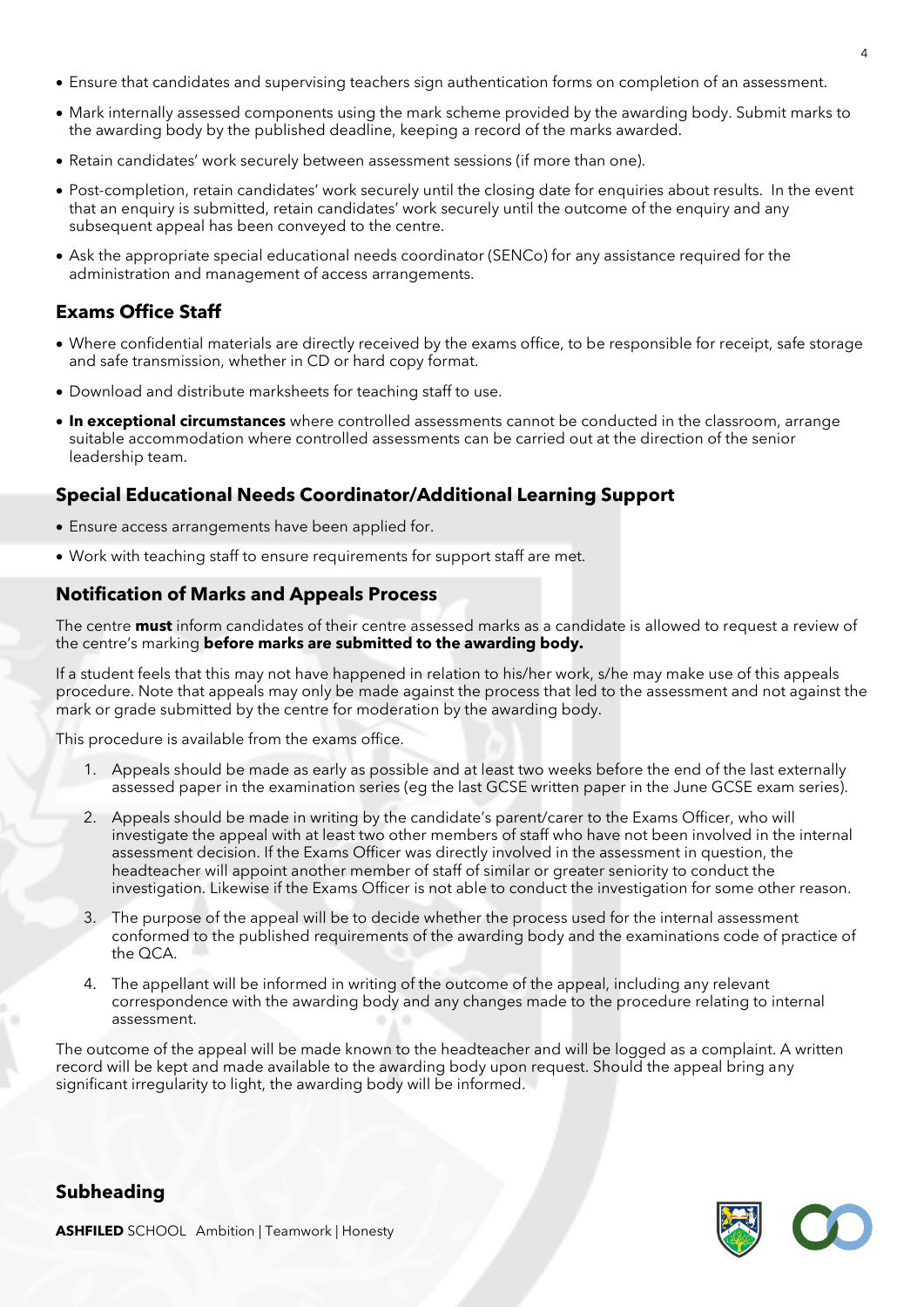# **Controlled Assessment – Risk Management Process**

| <b>Example risks and issues</b>                                                |                                                                                                                                                                            |                                                                                   | <b>Staff</b>                                            |
|--------------------------------------------------------------------------------|----------------------------------------------------------------------------------------------------------------------------------------------------------------------------|-----------------------------------------------------------------------------------|---------------------------------------------------------|
|                                                                                | <b>Possible remedial action</b>                                                                                                                                            |                                                                                   |                                                         |
|                                                                                | <b>Forward planning</b>                                                                                                                                                    | Action                                                                            |                                                         |
| <b>Timetabling</b>                                                             |                                                                                                                                                                            |                                                                                   |                                                         |
| Controlled assessment schedule clashes<br>with other activities                | Plan/establish priorities well ahead (e.g. at<br>the start of the academic year)                                                                                           | Plan dates in consultation with school<br>calendar - negotiate with other parties | Subject Leaders                                         |
| Too many controlled assessments close<br>together across GCSE and GCE subjects | Plan controlled assessments so they are<br>spaced over the duration of the course                                                                                          | Space controlled assessments to allow<br>candidates some time between them        | <b>Assistant Head Teacher</b><br>Responsible for exams. |
| <b>Accommodation</b>                                                           |                                                                                                                                                                            |                                                                                   |                                                         |
| Insufficient space in classrooms for<br>candidates                             | Once the size of the cohort is known at the<br>start of the year, flag instances where<br>regular classroom space may not be<br>suitable to conduct controlled assessments | Use more than one classroom or multiple<br>sittings where necessary               | Class Teacher                                           |
| Insufficient facilities for all candidates                                     | Careful planning ahead and booking of<br>rooms / centre facilities                                                                                                         | Careful planning ahead and booking of<br>rooms / centre facilities                | Class Teacher                                           |

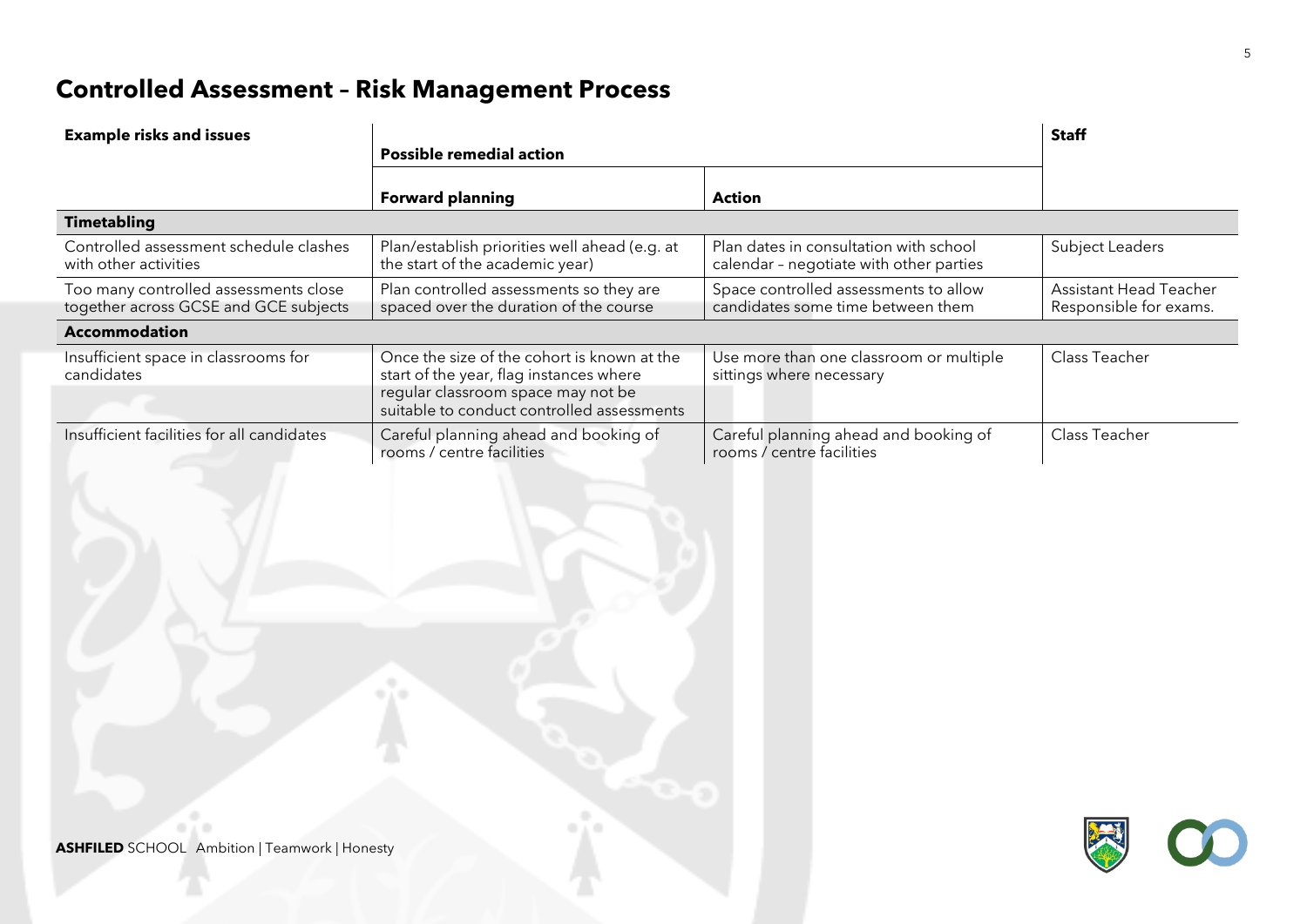| <b>Example risks and issues</b>                                                                                                                                             | <b>Possible remedial action</b>                                                                      |                                                                                                                                                                | <b>Staff</b>                   |  |  |
|-----------------------------------------------------------------------------------------------------------------------------------------------------------------------------|------------------------------------------------------------------------------------------------------|----------------------------------------------------------------------------------------------------------------------------------------------------------------|--------------------------------|--|--|
|                                                                                                                                                                             | <b>Forward planning</b>                                                                              | <b>Action</b>                                                                                                                                                  |                                |  |  |
| Downloading awarding body set tasks                                                                                                                                         |                                                                                                      |                                                                                                                                                                |                                |  |  |
| IT system unavailable on day of<br>assessment                                                                                                                               | Download tasks well ahead of scheduled<br>assessment date in all cases                               | Book IT equipment well ahead and<br>download tasks before scheduled date of<br>assessment                                                                      | Class Teacher                  |  |  |
| Teaching staff unable to access task<br>details                                                                                                                             | Test secure access rights ahead of<br>controlled assessment schedule every year<br>and every session | Ensure teaching staff have access rights for<br>the correct area of awarding body secure<br>extranet sites well ahead of the controlled<br>assessment schedule | Exams Officer and IT           |  |  |
| Loss of task details in transmission                                                                                                                                        | Download tasks well ahead of scheduled<br>assessment date                                            | Contact awarding body and ask for<br>replacement task; download again                                                                                          | Class Teacher/Exams<br>Officer |  |  |
| <b>Absent candidates</b>                                                                                                                                                    |                                                                                                      |                                                                                                                                                                |                                |  |  |
| Candidates absent for all or part of<br>Plan alternative session(s) for candidates<br>Complete those alternative sessions.<br>Class Teacher<br>assessment (various reasons) |                                                                                                      |                                                                                                                                                                |                                |  |  |
| <b>ASHFILED</b> SCHOOL Ambition   Teamwork   Honesty                                                                                                                        |                                                                                                      |                                                                                                                                                                |                                |  |  |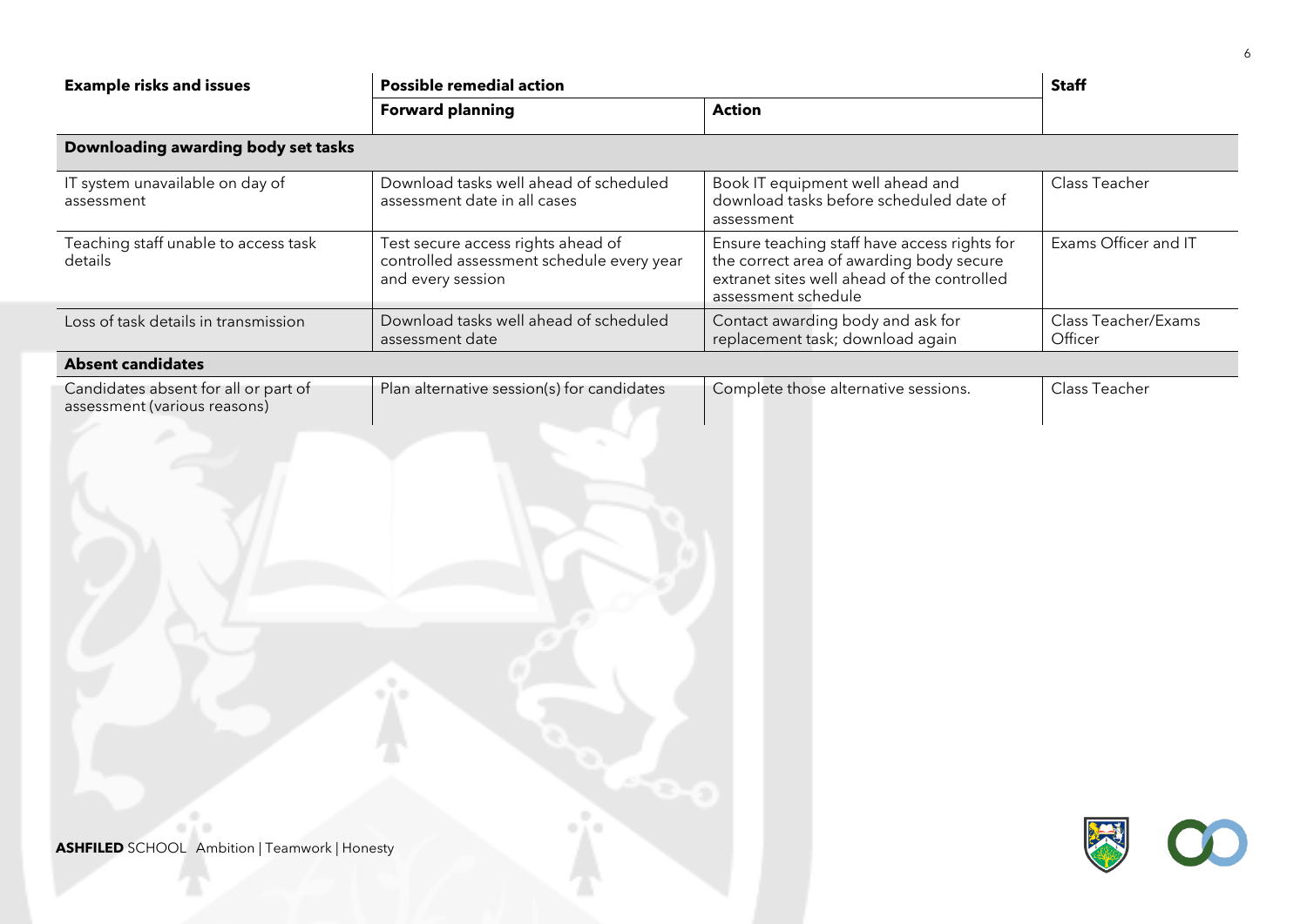| <b>Example risks and issues</b>                                                                                      | <b>Possible remedial action</b>                                                                                                                                          |                                                                                                            | <b>Staff</b>                     |  |
|----------------------------------------------------------------------------------------------------------------------|--------------------------------------------------------------------------------------------------------------------------------------------------------------------------|------------------------------------------------------------------------------------------------------------|----------------------------------|--|
|                                                                                                                      | <b>Forward planning</b>                                                                                                                                                  | <b>Action</b>                                                                                              |                                  |  |
| <b>Control levels for task taking</b>                                                                                |                                                                                                                                                                          |                                                                                                            |                                  |  |
| The assessment is undertaken under<br>incorrect level of control (time, resources,<br>supervision and collaboration) | Ensure teaching staff know what level is<br>applicable and understand what is involved.<br>Provide training if required                                                  | Seek guidance from the awarding body                                                                       | Subject Leader/Exams<br>Officer  |  |
| Permission for providing students mark<br>schemes                                                                    | Candidates should be aware of the criteria<br>used to assess their work.                                                                                                 | It is acceptable for teachers to produce a<br>simplified candidate-friendly version                        | Subject Leader/ Class<br>Teacher |  |
| The use of published sources                                                                                         | All candidates should understand<br>information from published sources should<br>be referenced.                                                                          | Provide candidates with the skills to<br>reference according to the examining body.                        | Subject Leader/ Class<br>Teacher |  |
| Word limits exceeded                                                                                                 | Make students aware of the word limit and<br>implications on their marks                                                                                                 | Make students aware of the word limit and<br>implications on their marks                                   | Subject Leader/ Class<br>Teacher |  |
| <b>Supervision</b>                                                                                                   |                                                                                                                                                                          |                                                                                                            |                                  |  |
| Student study diary/plan not provided or<br>completed*                                                               | Ensure teaching staff are aware of the need<br>for study diary/plans to be completed early<br>in course                                                                  | Ensure candidates start, continue and<br>complete study diary/plans that are signed<br>after every session | Subject Leader/Class<br>Teacher  |  |
| Teaching staff do not understand that the<br>supervision of controlled assessments is<br>their responsibility        | Ensure teaching staff fully understand the<br>nature of controlled assessments and their<br>role in supervising assessments                                              |                                                                                                            | Subject Leader/Class<br>Teacher  |  |
| A suitable supervisor has not been<br>arranged for an assessment where<br>teaching staff are not supervising         | A suitable supervisor must be arranged for<br>any controlled assessment session where a<br>teacher is not supervising, in line with the<br>awarding body's specification |                                                                                                            | Exams Officer                    |  |

\* Not all GCSE or GCE controlled assessments will require the completion of a study diary or study plans

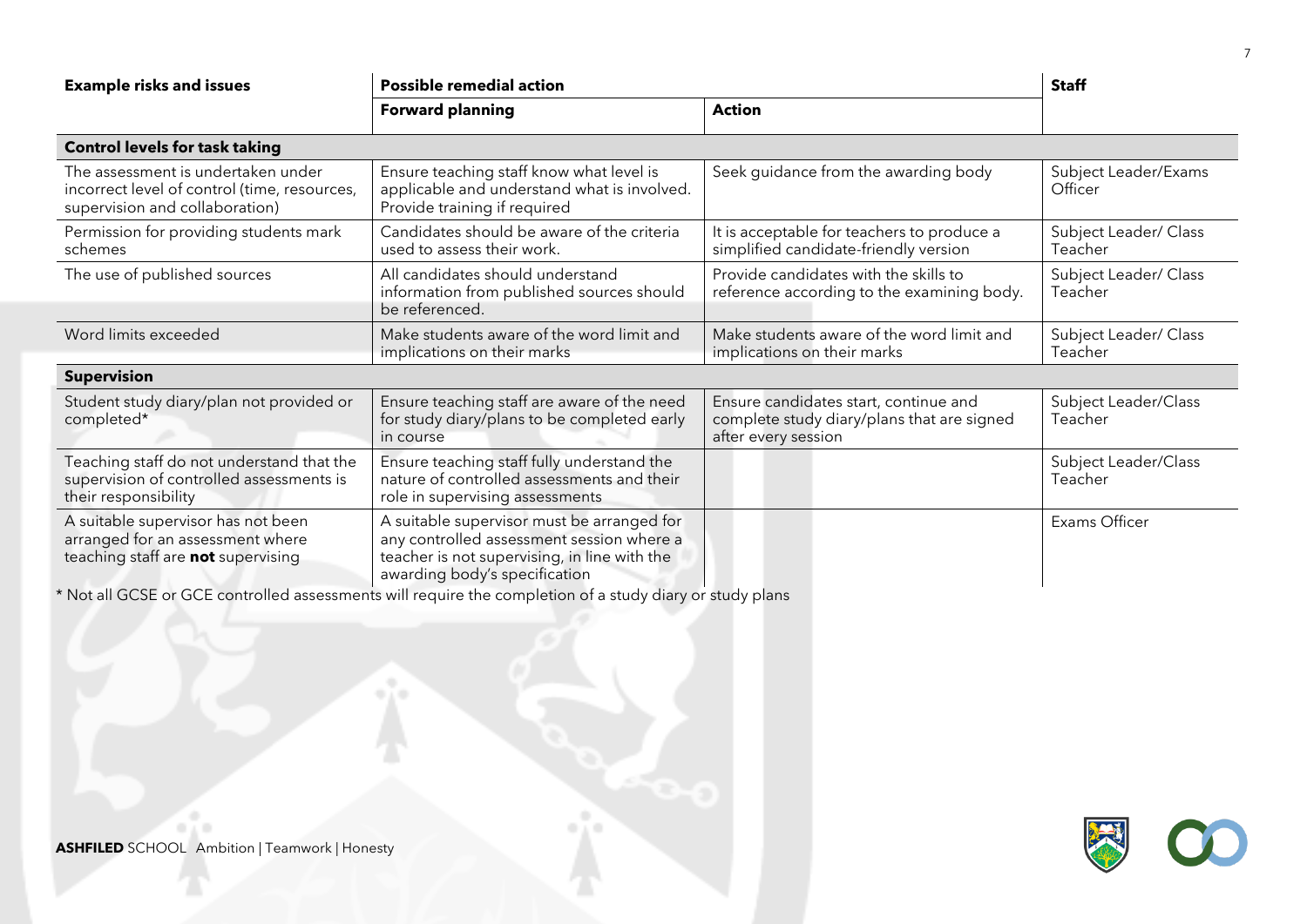| <b>Example risks and issues</b>                                                          | <b>Possible remedial action</b>                                                                                                                                                               |                                                                           | <b>Staff</b>                    |
|------------------------------------------------------------------------------------------|-----------------------------------------------------------------------------------------------------------------------------------------------------------------------------------------------|---------------------------------------------------------------------------|---------------------------------|
|                                                                                          | <b>Forward planning</b>                                                                                                                                                                       | <b>Action</b>                                                             |                                 |
| <b>Task setting</b>                                                                      |                                                                                                                                                                                               |                                                                           |                                 |
| Teaching staff fail to correctly set tasks                                               | Ensure teaching staff fully understand the task<br>setting arrangements as defined in the<br>awarding body's specification**                                                                  | Seek guidance from the awarding body                                      | Subject Leader/Class<br>Teacher |
| Assessments have not been moderated in<br>line with the awarding body's<br>specification | Check specification and plan required<br>moderation appropriately                                                                                                                             | Seek guidance from the awarding body                                      | Subject Leader/Class<br>Teacher |
| <b>Security of materials</b>                                                             |                                                                                                                                                                                               |                                                                           |                                 |
| Assessment tasks not kept secure before<br>assessment                                    | Ensure teaching staff fully understand the<br>importance of task security                                                                                                                     | Contact the awarding body to<br>request/obtain different assessment tasks | Class Teacher/Exams<br>Officer  |
| Candidates' work not kept secure during<br>or after assessment                           | Define the appropriate level of security, in line<br>with the awarding body's requirements, for<br>each department as necessary. If work is kept<br>electronically files should be encrypted. | Seek quidance from the awarding body                                      | Class Teacher/Exams<br>Officer  |
| Insufficient or insecure storage space                                                   | Look at provision for suitable storage at the<br>start of the GCSE course                                                                                                                     | Find alternative storage within the centre                                | Class Teacher/Exams<br>Officer  |

\*\* All tasks whether set by the awarding body or the centre **must** be developed in line with the requirements of the specification.

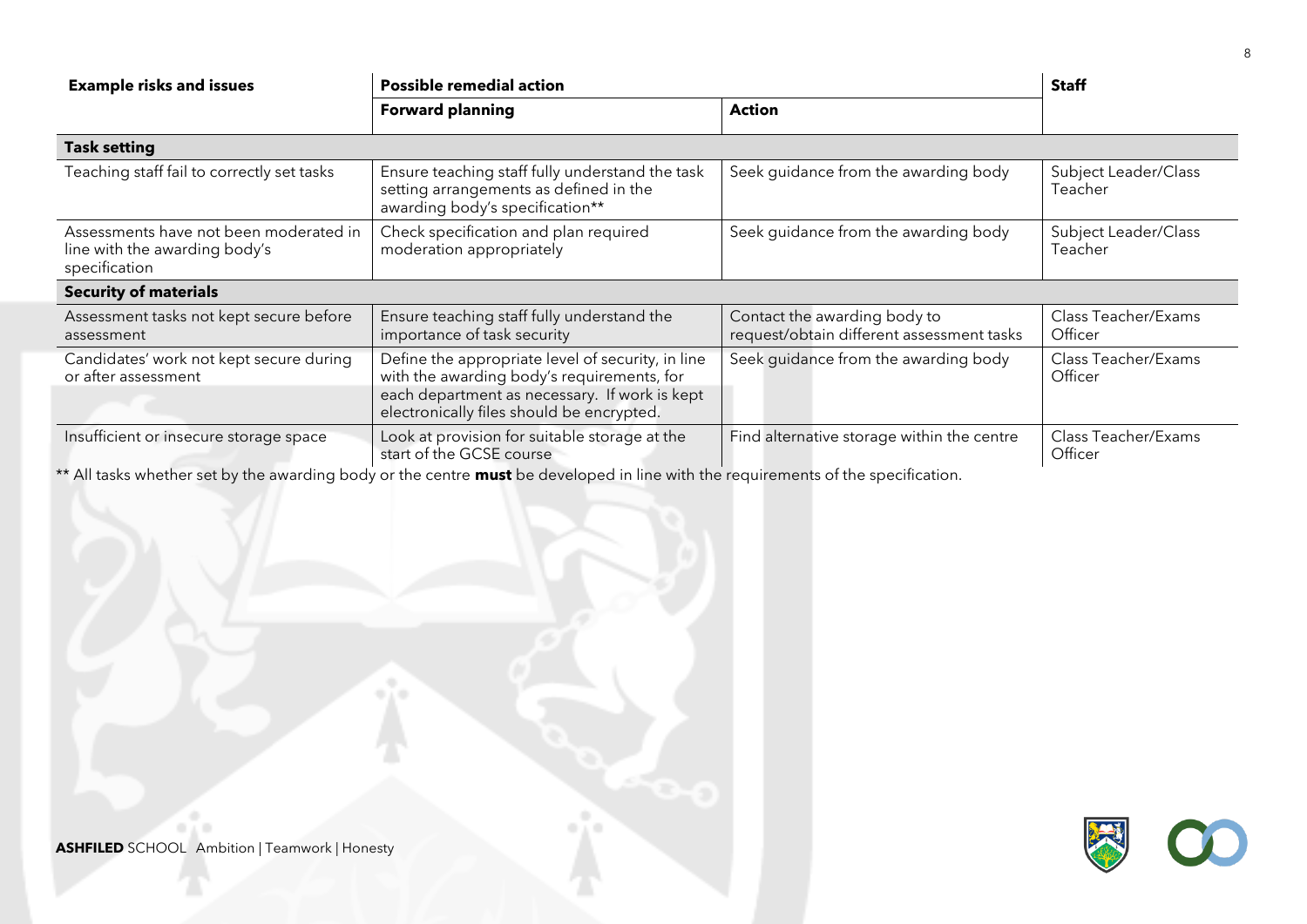| <b>Example risks and issues</b>                                                                                  | <b>Possible remedial action</b>                                                                                                                                                                                                                      |                                                                                                                               | <b>Staff</b>                    |  |
|------------------------------------------------------------------------------------------------------------------|------------------------------------------------------------------------------------------------------------------------------------------------------------------------------------------------------------------------------------------------------|-------------------------------------------------------------------------------------------------------------------------------|---------------------------------|--|
|                                                                                                                  | <b>Forward planning</b>                                                                                                                                                                                                                              | <b>Action</b>                                                                                                                 |                                 |  |
| <b>Deadlines</b>                                                                                                 |                                                                                                                                                                                                                                                      |                                                                                                                               |                                 |  |
| Deadlines not met by candidates                                                                                  | Ensure all candidates are briefed on<br>deadlines and the penalties for not meeting<br>them                                                                                                                                                          | Mark what candidates have produced by<br>the deadline<br>Seek guidance from awarding body on<br>further action                | Class Teacher                   |  |
| Deadlines for marking and/or paperwork<br>not met by teaching staff                                              | Ensure teaching staff are given clear<br>deadlines (prior to the awarding body<br>deadline) to complete<br>marking/paperwork/declaration for all<br>candidates<br>(Marks can then be processed and<br>submitted ahead of awarding body<br>deadlines) | Seek guidance from awarding body                                                                                              | Subject Leader/Exams<br>Officer |  |
| <b>Authentication</b>                                                                                            |                                                                                                                                                                                                                                                      |                                                                                                                               |                                 |  |
| Candidate fails to sign authentication<br>form                                                                   | Ensure all candidates have authentication<br>forms to sign<br>Ensure that the authentication form is<br>securely attached to their work when it is<br>completed and handed in for marking                                                            | Find candidate and ensure authentication<br>form is signed                                                                    | Class Teacher                   |  |
| Teaching staff fail to complete<br>authentication forms or leave before<br>completing the authentication process | Ensure teaching staff fully understand the<br>importance of authentication forms and the<br>requirement of a signature                                                                                                                               | Return the authentication form to the<br>teacher for signature<br>Ensure authentication forms are signed as<br>work is marked | Exams Officer                   |  |